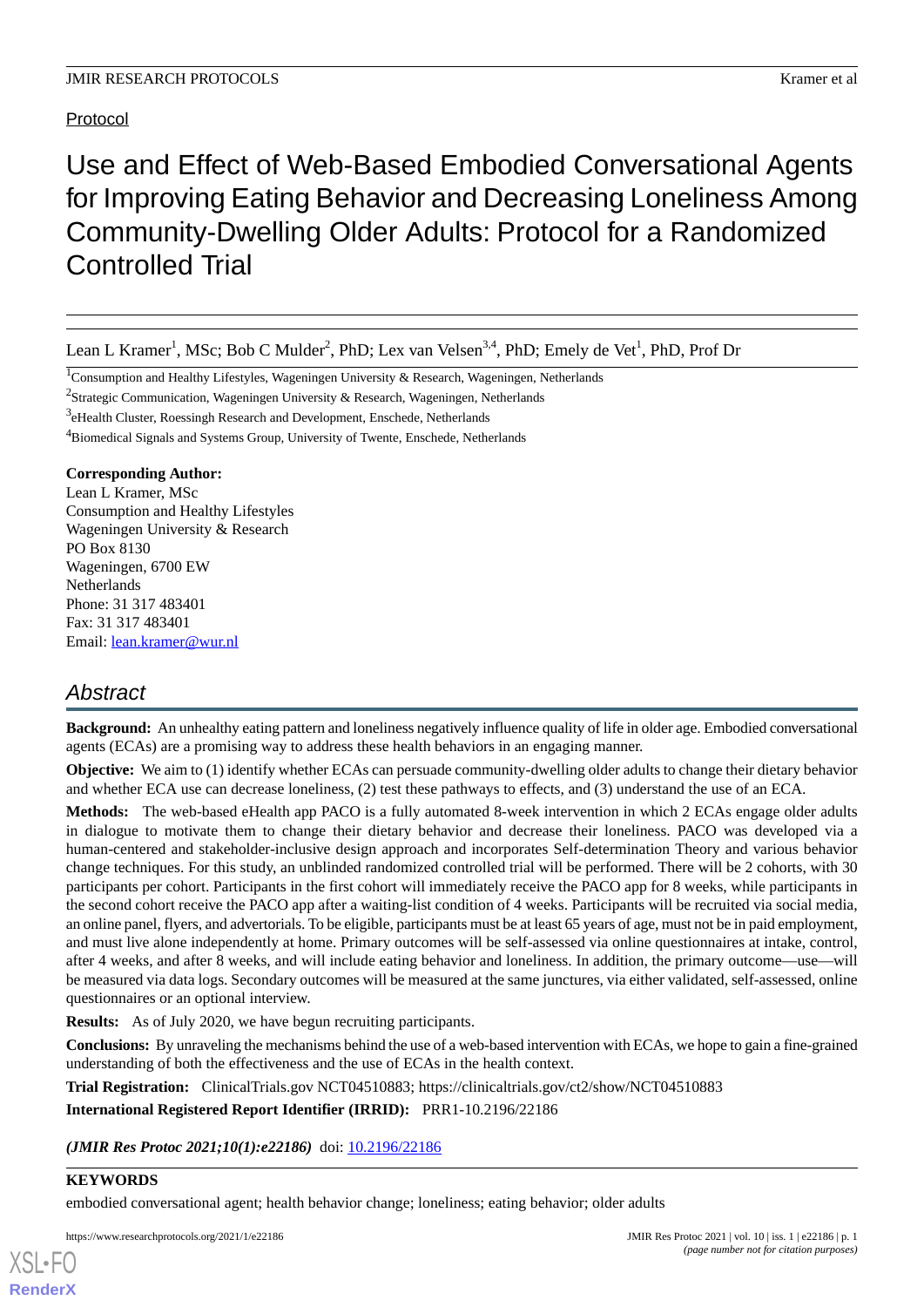# *Introduction*

#### **Background**

Unhealthy eating and loneliness negatively influence quality of life  $(OoL)$  in older age  $[1,2]$  $[1,2]$  $[1,2]$  $[1,2]$ . Statistics show that in the Netherlands, almost 60% of people over 65 are obese [[3\]](#page-8-2), and 57% of community-dwelling older adults are at risk for undernutrition [[4\]](#page-8-3). Both are important risk factors for chronic diseases and are clearly associated with unhealthy eating behaviors. As eating is regarded as a social activity, loneliness is associated with a loss of pleasure in eating and cooking [\[5](#page-8-4)] and is a significant predictor of malnutrition [\[6](#page-8-5)]. Loneliness can be defined as the discrepancy between a person's desired and achieved levels of social relationships [[7\]](#page-8-6). In the Netherlands, over 50% of older adults indicate that they experience loneliness, a percentage that is even higher among people without a partner [[8\]](#page-8-7). The expected increase in the coming years [[9](#page-8-8)] in this group of single, community-dwelling older adults will exacerbate this problem. However, it is challenging to realize an actual change in eating behavior and deal with loneliness.

Embodied conversational agents (ECAs) have been proposed as a promising technological tool to persuasively address these health behaviors, with the aim of changing users' attitudes or behaviors through persuasion and social influence rather than through coercion [[10\]](#page-8-9). ECAs can be defined as "more or less autonomous and intelligent software entities with an embodiment used to communicate with the user" [\[11](#page-8-10)]. A typical user interface consists of a human-like ECA with prewritten dialogues, including multiple choice answer options [\[12](#page-8-11)]. ECAs can make an intervention for coaching people in a healthy lifestyle more engaging than traditional electronic health interventions [[12\]](#page-8-11). This ability is often ascribed to ECAs' capacity to establish and maintain an emphatic relationship [[12](#page-8-11)[,13](#page-8-12)]. Early studies show that older adults who interact with an ECA form a relationship with the ECA and consider it a companion [\[14](#page-8-13)], including those from populations in which

eHealth literacy is generally lower [\[15](#page-9-0)]. ECAs are perceived as enjoyable, usable, and acceptable for addressing health behavior change [[16-](#page-9-1)[18](#page-9-2)].

Nonetheless, interventions with an ECA are not immune to declining use over time, meaning that this issue must be addressed in ECA design to prevent limited long-term health effects [\[12](#page-8-11)]. Furthermore, and even more importantly, evidence of ECA effectiveness and underlying working mechanisms is scarce and remains inconclusive [\[12](#page-8-11)]. This limits the possibility to learn from others' efforts and prevents knowledge accumulation.

# **Objectives**

We present the protocol for an 8-week evaluation of the PACO service. Consisting of 2 ECAs, PACO is a web-based app that aims to achieve dietary behavior change and decrease loneliness among single, community-dwelling older adults. The goal of the evaluation is to (1) identify whether ECAs can persuade community-dwelling older adults to change their dietary behavior and decrease their loneliness, (2) assess the pathways to effects, and (3) understand ECA use. The latter 2 goals will allow us to explain the occurrence (or the lack) of an effect from using the intervention and can therefore serve to support the design of future ECAs.

# **Conceptual Models**

In order to conceptualize and measure engagement, Cole-Lewis et al [\[19](#page-9-3)] state that it is necessary for users to have appropriate levels of interaction with the technology and that the behavioral change components are relevant. Hence, we present 2 conceptual models. The first is a conceptual model explaining ECA use (CEU; [Figure 1\)](#page-1-0). With this model, we aim to explain the factors that determine the use of an ECA intervention in this context. The second is a conceptual model explaining health effects (CHE; [Figure 2\)](#page-2-0). With this model, we aim to explain the mechanisms behind the observed change in eating behavior and loneliness.

<span id="page-1-0"></span>Figure 1. Conceptual model explaining embodied conversational agents (ECA) use, known as CEU.



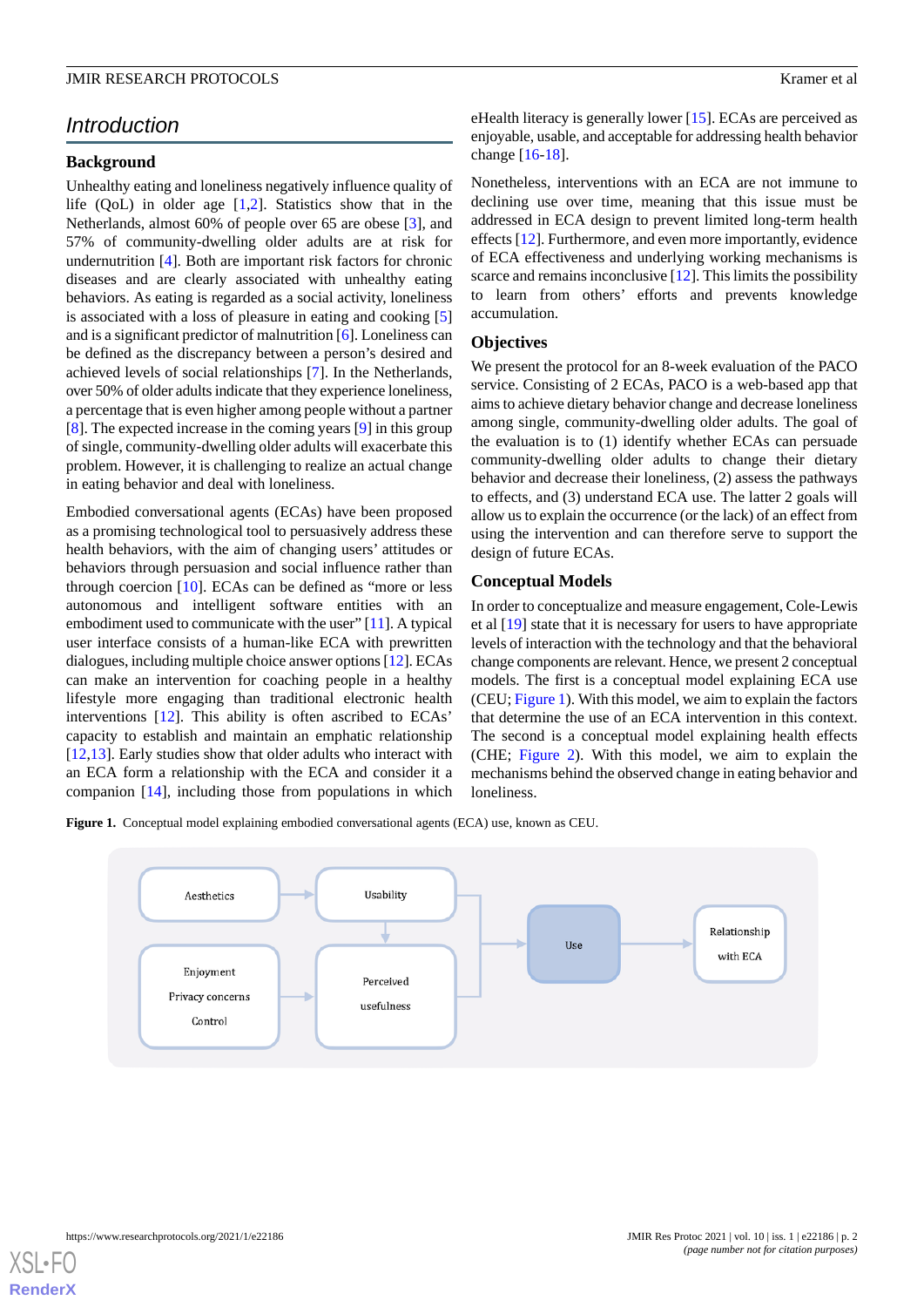<span id="page-2-0"></span>Figure 2. Conceptual model explaining health effects, known as CHE.



Use is at the center of the conceptual model explaining ECA use. It is assumed that an eHealth intervention will not be used if it does not create any benefit (perceived usefulness) or if it has a substantial number of usability problems [\[20](#page-9-4)]. Visual aesthetics, defined as an orderly and clear design, are closely related to many of the design rules advocated by usability experts [[21\]](#page-9-5). In the case of patient portals, aesthetics have thus been found to influence usability in the context of explaining technology acceptance [[22\]](#page-9-6). We expect perceived usefulness to be influenced by 3 user experience factors. Perceiving something as enjoyable is linked to a positive effect on use when the system is perceived to be useful [[23\]](#page-9-7). Willingness to share personal information and preferences (ie, the absence of privacy concerns) is argued to be a prerequisite for convenience and a useful system [[24\]](#page-9-8). The last factor is control, which refers to "the extent to which the user can bring about or prevent particular actions or states of the system if she has the goal of doing so" [\[25](#page-9-9)]. Especially in human-computer interaction literature, control has been identified as a crucial factor in the occurrence of perceived usefulness and use [\[26](#page-9-10),[27\]](#page-9-11). Furthermore, there is robust evidence that usability has a direct effect on perceived usefulness [\[28](#page-9-12)]. In turn, use is hypothesized to act as an antecedent of the intensity of an end user's relationship with an ECA [\[14](#page-8-13)].

Self-determination Theory (SDT) comprises the basis of the conceptual model explaining health effects [\[29](#page-9-13)]. Briefly, SDT postulates that human beings have 3 essential psychological needs: autonomy (the feeling of being the origin of one's own behaviors), competence (feeling effective), and relatedness (the need to feel belongingness and connectedness with others). Self-monitoring and self-efficacy are associated with increased autonomy [[30\]](#page-9-14). Tailoring is a more generic behavior change technique (BCT), which, in our case, refers to a tailored recipe book. We hypothesize that the possibility of generating a tailored recipe book leads to an increased feeling of being in control. Action planning is found to be supportive of increasing competence [\[31](#page-9-15)]. Both social learning and social facilitation are expected to lead to an increase in relatedness, as they both connect people. In turn, a decrease in loneliness and an

[XSL](http://www.w3.org/Style/XSL)•FO **[RenderX](http://www.renderx.com/)**

improvement in eating behavior is expected to lead to more positive health-related QoL outcomes [[1](#page-8-0)[,2](#page-8-1)].

#### **Research Questions**

Our research questions focus on both use and health outcomes. The research questions related to use are as follows: (1) What factors affect the use of the ECA? (2) Does use affect the users' relationship with the ECA? (3) What is the use of PACO over time? (4) How do users experience PACO use? We will test the CEU to answer research question (RQ) 1 and 2. Via data log analyses (RQ3) and interviews (RQ4) we aim to explain the findings related to the CEU. This way, we will triangulate results.

The research questions related to health effects are as follows: (1) To what extent does PACO reduce loneliness and improves eating behavior and, ultimately, QoL? (2) To what extent does PACO increase autonomy, competence, and relatedness? (3) How does PACO use affect the loneliness and eating behavior of older adults? We will test the CHE to answer RQ1. For RQ2 and RQ3, we will compare the effect of using PACO at different time points, including control.

# *Methods*

# **Study Design**

An unblinded randomized controlled trial will be carried out. At the time of study protocol submission, all preparations have been made to start recruitment. There will be 2 cohorts ([Figure](#page-3-0) [3\)](#page-3-0). Participants in the first cohort will receive the 8-week PACO app immediately. Participants in the second cohort will receive the PACO app after a 4-week waiting-list condition and serve as a control group. A combination of various data collection methods will be used for this study, including questionnaires (control, at intake, T0, T1, and T2), data log collection during the intervention period, and an optional interview afterward. The T0 questionnaire will mark the start of the intervention, T1 will be completed after 4 weeks of use, and T2 after 8 weeks of use ([Figure 3](#page-3-0)).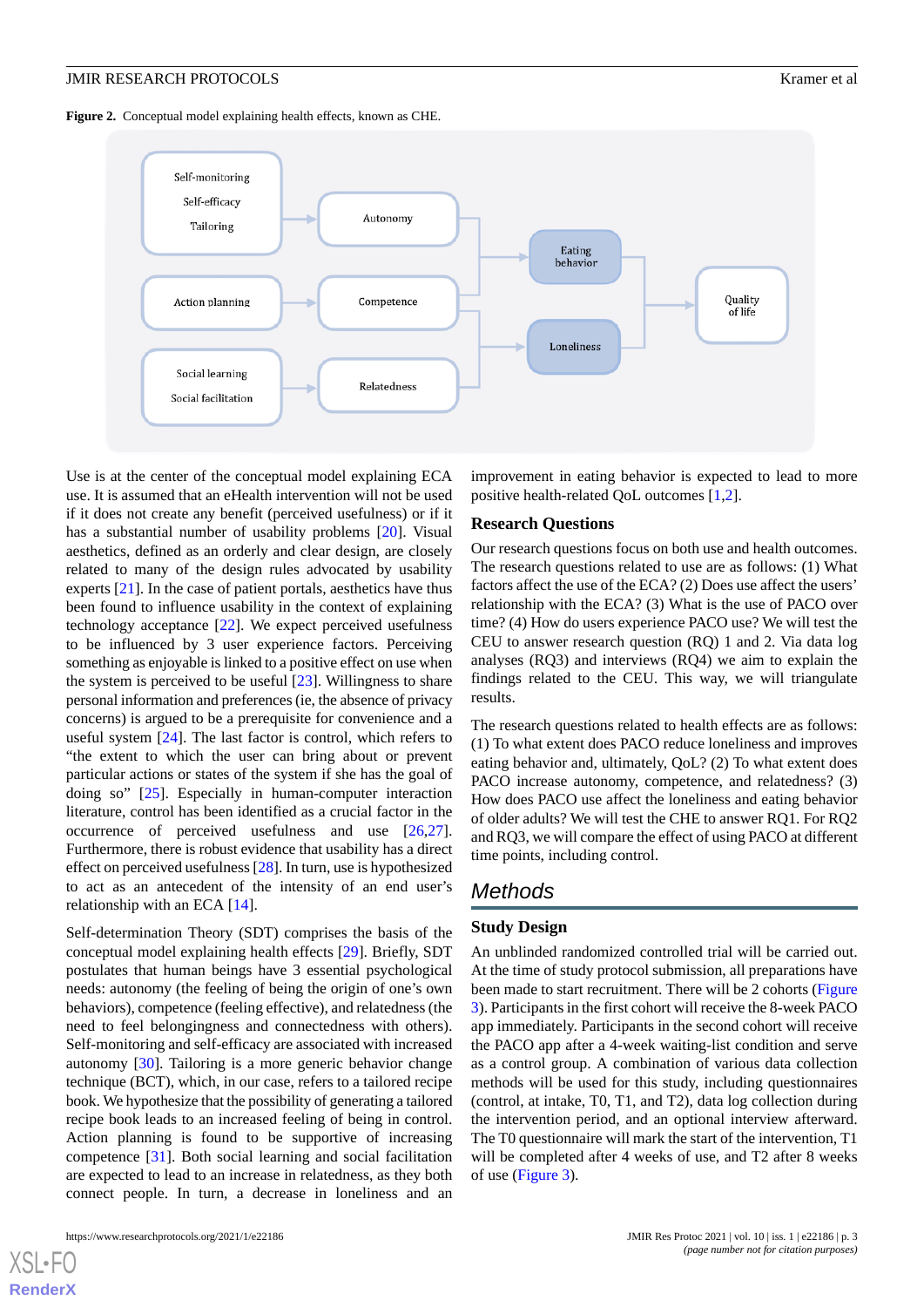#### JMIR RESEARCH PROTOCOLS Kramer et al

<span id="page-3-0"></span>**Figure 3.** Study design.



# **Participants**

We aim to include a total of 60 participants: 30 in cohort 1 and 30 in cohort 2. The number of participants is based on the 10-times rule, a widely used minimum-sample-size estimation method for partial least squares structural equation modeling (PLS-SEM) [\[32](#page-9-16)]. This method was discussed with a statistician. In addition, we considered the current practices in the field [\[12\]](#page-8-11), the explorative nature of this study, and the staff available to provide support.

Participants will be considered eligible if they are aged 65 years or older, are not in paid employment, and live alone independently at home. These inclusion criteria fit a potential target audience of almost 1 million people [[33\]](#page-9-17). In addition to these criteria, participants need to speak Dutch to use the app, should be able to use a tablet or computer by themselves, and should have a wireless internet connection at home, which is required for the app. The latter 2 criteria seem feasible, as 94.5% of all older Dutch adults aged 65-75 years have internet access at home, with 77% using the internet daily [\[34](#page-9-18)]. Apart from willingness to provide informed consent, there are no exclusion criteria.

#### **Recruitment**

The project members will recruit participants via different routes. An email will be sent out to an existing online panel of older adults (*Ouderenpanel*). Flyers will be distributed in neighborhoods, community centers, sports canteens, and other settings frequently attended by older adults. Advertorials will be placed in local and community newspapers and on social media. Both the flyers and the advertorials will contain a short link to the PACO website with more information and the form to sign up. Lastly, participants will be encouraged to invite relatives.

#### **Procedure**

Interested people can visit a website to view more information, or they can contact the researchers. People can choose to receive the information letter and consent form by post [\(Multimedia](#page-8-14) [Appendix 1\)](#page-8-14) or view and complete the form online. After providing informed consent, participants will be invited to complete the intake questionnaire. In this questionnaire, they will be asked to report their demographics (gender, age, educational level, health conditions, risk of malnutrition [[35\]](#page-9-19), and eHealth literacy  $[36]$  $[36]$ ), whether they own a device to use for the study, and their motivation to participate. A copy of the signed informed consent will be sent to all participants by mail. The researchers will mail people who do not return the informed consent by post to check whether something has gone wrong or they do not wish to participate (no explanation will be required).

After completing both the informed consent and the intake questionnaire, participants will be assigned a random 4-digit research number. To allocate participants to a cohort, they will be randomly assigned a digit, either 1 or 2, in a list generated by Excel (version 16.0.13426.20274; Microsoft). Participants will receive an email from author LK containing their research number, information on their allocated cohort, and a copy of the information letter and the signed informed consent.

Participants in cohort 2 will first be asked to complete the additional control questionnaire ([Table 1](#page-4-0)) and will start the intervention period after 4 weeks. At the start of the intervention period, participants will receive an email with instructions for the onboarding process. The email will contain a video message from the researchers introducing themselves and the project, as well as a link to the freely available PACO website. Once participants have created an account, they will be asked to complete the T0 questionnaire, assessing the health parameters and relationship with the ECA. Participants will be phoned within 2 working days and asked whether they have any questions. If a participant does not wish to be called, this can be indicated by email. If a participant needs help, the researchers will offer to visit the participant. A logbook will be kept of all such contacts. If participants do not have a tablet or a computer, they will be given a tablet for the duration of the study.

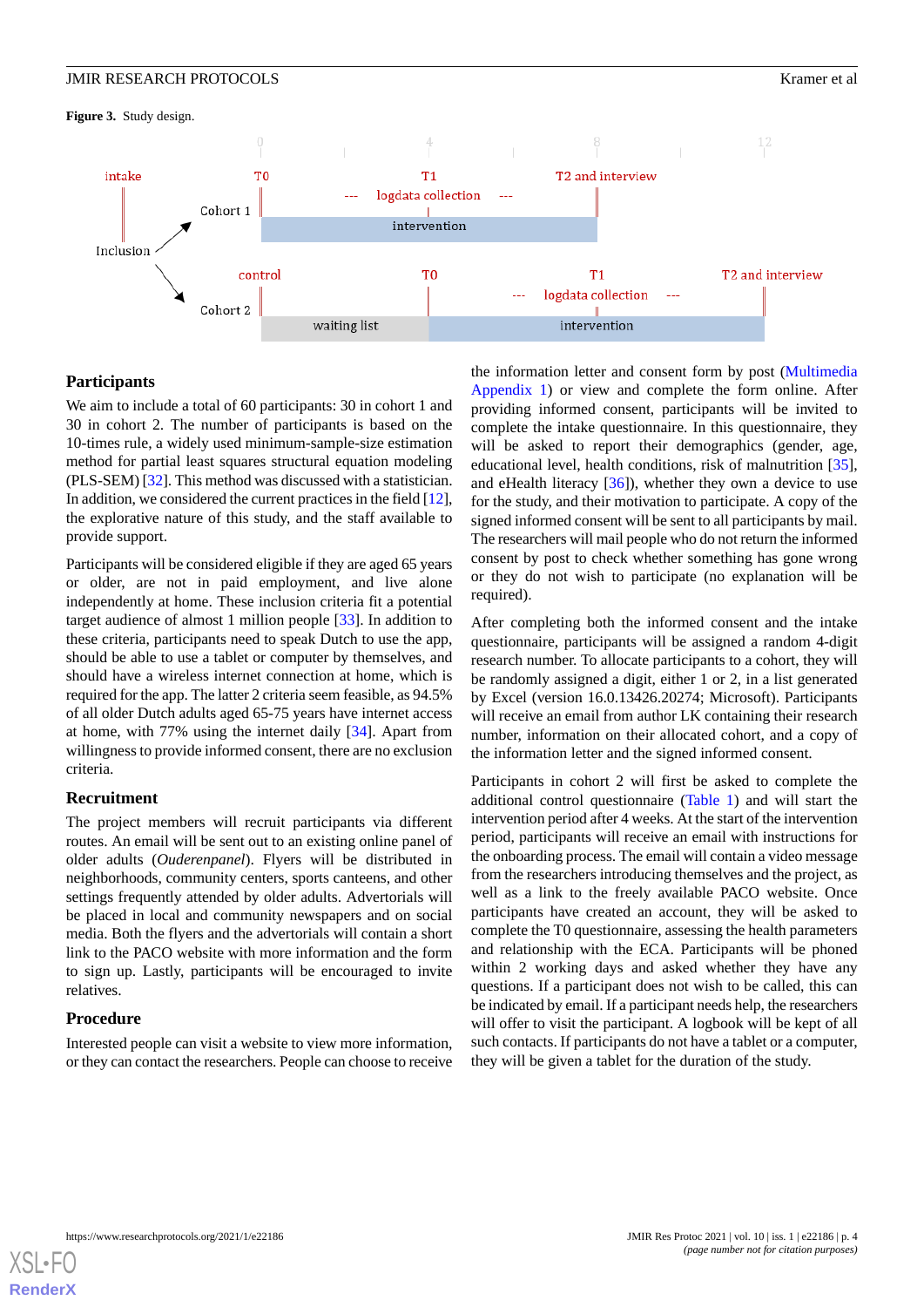#### JMIR RESEARCH PROTOCOLS Kramer et al

<span id="page-4-0"></span>

| Table 1. Metadata and factors measured via questionnaires, per study phase. |  |
|-----------------------------------------------------------------------------|--|
|-----------------------------------------------------------------------------|--|

| Metadata and factors                              | Questionnaires |                |           |                |  |
|---------------------------------------------------|----------------|----------------|-----------|----------------|--|
|                                                   | Control        | T <sub>0</sub> | T1        | T <sub>2</sub> |  |
| Metadata questionnaire                            |                |                |           |                |  |
| Total number of questions, n                      | 46             | 56             | 65        | 88             |  |
| Minutes to complete                               | $10 - 20$      | 15-20          | $15 - 20$ | $25 - 30$      |  |
| <b>Conceptual model explaining health effects</b> |                |                |           |                |  |
| Eating behavior                                   | ✓              | ✓              | ✓         | ✓              |  |
| Loneliness                                        |                |                |           |                |  |
| Autonomy, competence, and relatedness             |                |                |           |                |  |
| Quality of life                                   | ✓              | ✓              |           |                |  |
| Conceptual model explaining ECA <sup>a</sup> use  |                |                |           |                |  |
| Relationship with ECA <sup>a</sup>                |                | ✓              | ✓         | ✓              |  |
| Usability                                         |                |                |           | ✓              |  |
| Enjoyment                                         |                |                |           |                |  |
| Aesthetics                                        |                |                |           | ✓              |  |
| Privacy concerns                                  |                |                |           |                |  |
| Control                                           |                |                |           |                |  |
| Perceived usefulness                              |                |                |           |                |  |
| Other constructs                                  |                |                |           |                |  |
| User experience                                   |                |                | ✓         |                |  |
| Willingness to pay                                |                |                |           | ✓              |  |

<sup>a</sup>ECA: embodied conversational agent.

After 4 weeks of use, participants will receive an email with an invitation to complete the online T1 questionnaire, assessing all their health factors, their relationship with the ECA, and their user experience. After 8 weeks of use, participants will receive an email with an invitation to complete the T2 questionnaire, assessing all their health and use factors and willingness to pay. In addition, participants will be asked whether they are open to an interview lasting half an hour, in which the researcher will ask about their user experience.

At all stages of the study, participants will be able to contact the researchers by email or phone for any questions or problems. In the PACO app, there is a contact form. Depending on the participant's problem and preference, one of the researchers will email, phone, or visit the participant. If a participant has not interacted with PACO for 7 days, the participant will also be contacted and asked whether there are any problems.

#### **Intervention**

# *PACO App*

PACO is a fully automated web-based eHealth app in which 2 ECAs engage in dialogue with older adults in order to motivate them to change their dietary behavior and decrease their loneliness [\(Figure 4](#page-5-0) and [Multimedia Appendix 2\)](#page-8-15). The app consists of 5 modules, each one applying different BCTs ([Table](#page-5-1) [2\)](#page-5-1). During the onboarding process, the ECAs introduce themselves and explain the PACO program. There is a daily dialogue between either Herman (the cook, who provides nutritional advice) or Ellen (the peer, who provides social advice) and the user. Users are asked to use the food diary module for the first 7 days in order to increase their awareness of their eating behavior. All other modules become available when the food diary has been completed for 7 days or automatically after 14 days. During and after the 8-week program, the ECAs encourage users to continue the health behavior changes that they have implemented during the intervention in their daily lives.

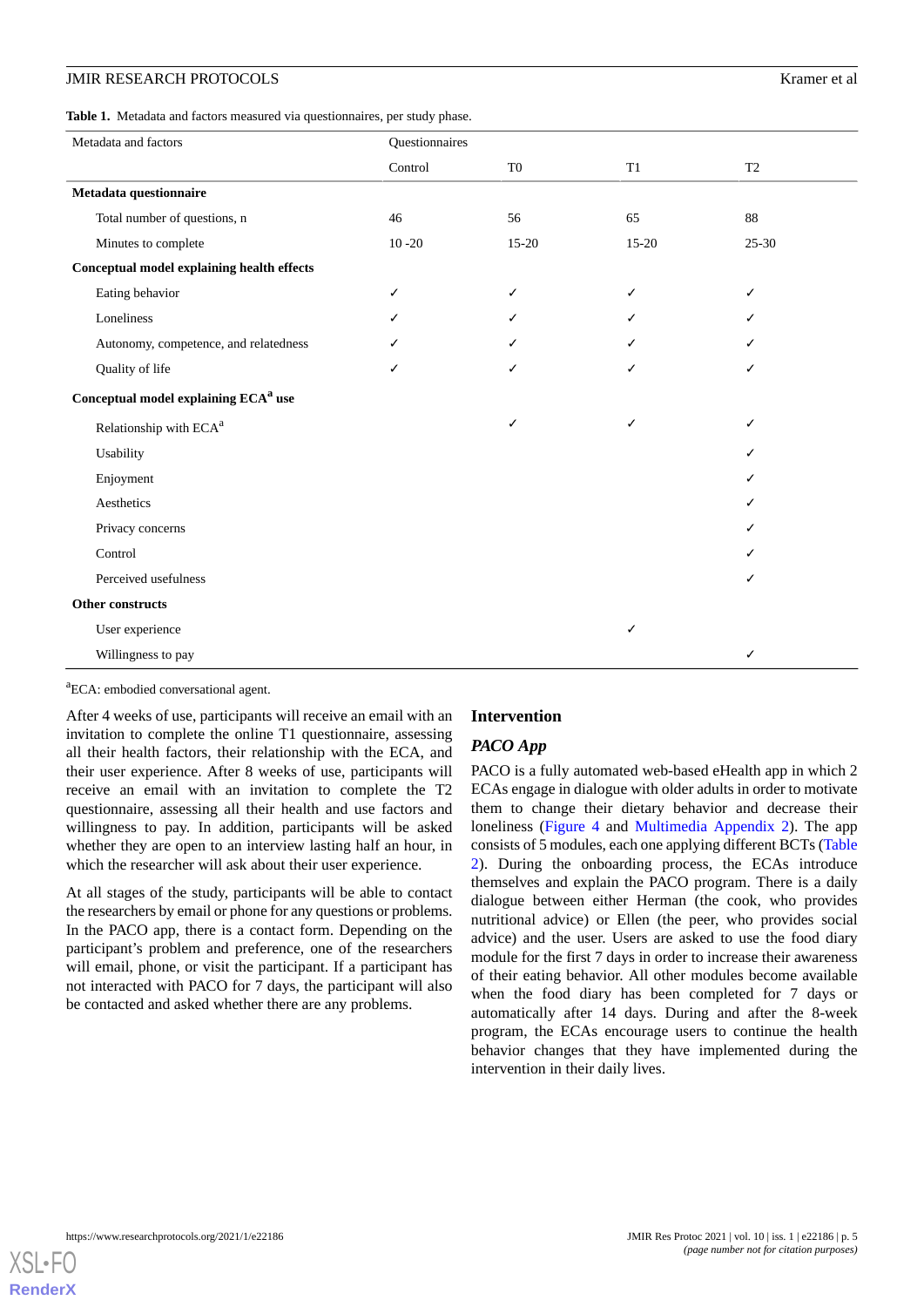<span id="page-5-0"></span>**Figure 4.** PACO app home screen.



#### <span id="page-5-1"></span>**Table 2.** The modules of the PACO app.

| Week    | Module         | Behavior change<br>technique          | SDT <sup>a</sup> component,<br>target behavior     | Rationale                                                                                                                                                                                                                                                                                                                                                                              |
|---------|----------------|---------------------------------------|----------------------------------------------------|----------------------------------------------------------------------------------------------------------------------------------------------------------------------------------------------------------------------------------------------------------------------------------------------------------------------------------------------------------------------------------------|
| 1       | Food diary     | Self-monitoring                       | Autonomy, eating<br>behavior                       | Users record what they have eaten, with whom, and how they appreciated<br>the meal. There is an option to set reminders. When users know what they<br>eat and drink, we aim to give them the feeling that they are able to change<br>their behavior $[37]$ , leading to an actual change in eating behavior.                                                                           |
| $2 - 8$ | Goals          | Action planning                       | Competence, eating<br>behavior and loneli-<br>ness | Users can choose from a list of social and eating goals. Via dialogue, Ellen<br>explains the goal and provides tips. Users create a personal action plan<br>and track their progress, with the option to set reminders. When users<br>carry out their plans, we aim to improve their feelings of competence [31],<br>leading to changes in eating behavior and feelings of loneliness. |
| $1 - 8$ | Recipes        | Tailoring and self-<br>efficacy       | Autonomy, eating<br>behavior                       | Via dialogue, Herman helps users select a healthy and easy-to-prepare<br>recipe (>280), based on users' dietary wishes and preferences. By assisting<br>users in cooking their own meals in line with their preferences, we hope<br>to increase feelings of autonomy via self-efficacy [38], leading to a change<br>in eating behavior.                                                |
| $1 - 8$ | <b>Stories</b> | Social learning                       | Relatedness, loneli-<br>ness                       | Users can listen to stories from other older adults about physical or virtual<br>social activities they perform. Ellen can provide more information on the<br>activity. When users learn from each other, we hope that they will feel<br>more related to others and have fewer feelings of loneliness [39,40].                                                                         |
| $1 - 8$ | Chat           | Social facilitation<br>(peer support) | Relatedness, loneli-<br>ness                       | Via WhatsApp groups, users can interact with one another. Ellen is also<br>included and asks questions. When users interact with one another, we<br>hope that they will experience increased feelings of relatedness and de-<br>creased feelings of loneliness [41,42].                                                                                                                |

a SDT: Self-determination Theory.

# *Development of the Intervention*

The PACO development process was based on the first 3 steps of the Center for eHealth Research and Disease Management

https://www.researchprotocols.org/2021/1/e22186 JMIR Res Protoc 2021 | vol. 10 | iss. 1 | e22186 | p. 6

[XSL](http://www.w3.org/Style/XSL)•FO **[RenderX](http://www.renderx.com/)** (CeHRes) Roadmap [[43\]](#page-10-2): the contextual inquiry, the value specification, and the design phase. The contextual inquiry phase consisted of 3 parts. First, the current practices in designing and evaluating ECAs for coaching people in the health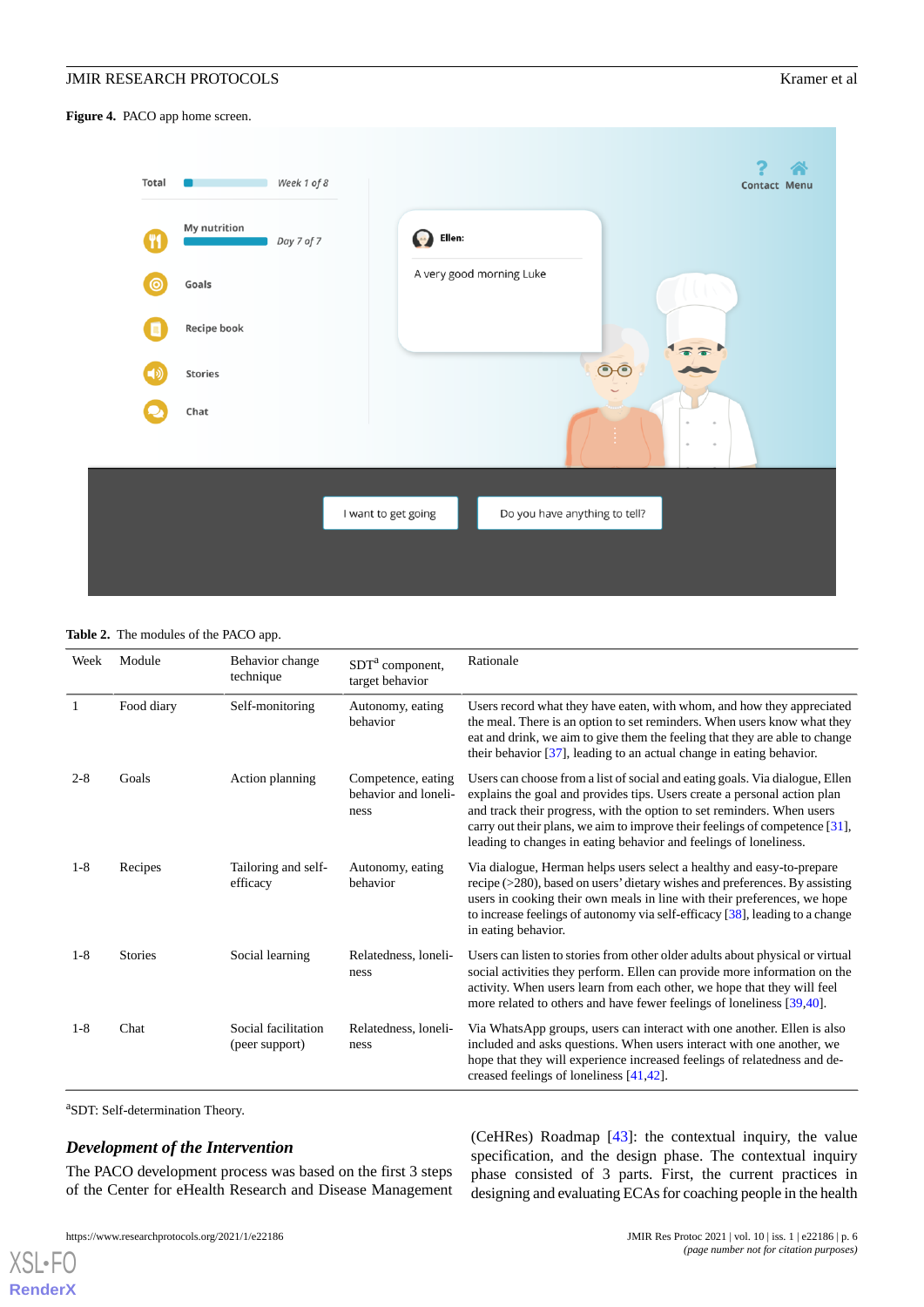context were identified via a scoping review [\[12](#page-8-11)]. Second, factors contributing to healthy living and healthy and unhealthy eating among Dutch community-dwelling older adults were identified via a 7-day diary and via multiple focus groups [[44\]](#page-10-3). Third, an initial stakeholder analysis was carried out, and key stakeholders were identified [[45\]](#page-10-4).

During the value specification phase, healthy eating tips were explored via 2 additional focus group sessions [[44\]](#page-10-3). The preferred approach, source, and tone of voice for healthy eating tips were discussed. In addition to the focus group, interviews were held with key stakeholders in order to identify their requirements [[45\]](#page-10-4).

The design phase of the PACO app was based on the previous 2 phases. In addition, the SDT [[29\]](#page-9-13) was used as a foundation. Self-monitoring, action planning, tailoring, self-efficacy, social learning, and social facilitation were selected as BCTs. In the design phase, first, 3 ECAs were created, each with a different role. In order to ascertain their persuasiveness, an online experiment using various mockups was carried out. Via a focus

group, the findings were discussed, and the layout of the 2 preferred ECAs was improved. All input was used to create a first version of the app, which was tested via a usability study [[46\]](#page-10-5). All usability issues were resolved, leading to the final app.

#### **Data Collection**

The main study parameters include use, eating behavior, and loneliness. Use will be assessed via data logs, which will be collected by the PACO app. More specifically, data logs contain the user ID, timestamp, dialogue, and ECA (either Ellen or Herman). In addition, data logs contain the number of goals achieved, the diary input, and the chat history. Eating behavior will be self-assessed by 3 open questions, based on a 24-hour recall format. The questions include the following: (1) Did you eat fruit yesterday? If so, what kinds of fruit, what time, and how many grams per piece? (2) Did you eat vegetables yesterday? If so, what kinds of vegetables, what time, and how many grams per piece? (3) Did you drink yesterday? If so, what kinds of drink, what time, and how many glasses, cups, or milliliters? Loneliness will be self-assessed via a questionnaire ([Table 3](#page-6-0)).

<span id="page-6-0"></span>

| Factor                                   | Ouestionnaire                                                           | Items, n | Scale   | Modifications                                                      |
|------------------------------------------|-------------------------------------------------------------------------|----------|---------|--------------------------------------------------------------------|
| Loneliness                               | De Jong Gierveld Loneliness Scale [47]                                  | 6        | $1-5$   | None                                                               |
| Autonomy, competence, and<br>relatedness | Basic Psychological Need<br>Satisfaction and Frustration Scales [48-50] | 24       | $1-5$   | None                                                               |
| QoL <sup>a</sup>                         | Brief Older People's Quality of Life [51]                               | 13       | $1-5$   | <b>Translated to Dutch</b>                                         |
| Relationship with ECA <sup>b</sup>       | Rapport Scale [52-54]                                                   | 10       | $1-5$   | Translated to Dutch; 'virtual coach' instead of 'co-<br>ordinator' |
| Usability                                | System Usability Scale [55]                                             | 10       | $1-5$   | <b>Translated to Dutch</b>                                         |
| Enjoyment                                | Affect Scale [56]                                                       | 4        | $1-5$   | <b>Translated to Dutch</b>                                         |
| Aesthetics                               | Classic Aesthetics [21]                                                 | 5        | $1 - 7$ | <b>Translated to Dutch</b>                                         |
| Privacy concerns                         | Concern for Privacy Scale [24]                                          | 4        | $1 - 7$ | <b>Translated to Dutch</b>                                         |
| Control                                  | Active Control [57]                                                     | 4        | $1 - 7$ | Translated to Dutch; 'PACO' instead of 'website'                   |
| Perceived usefulness                     | Perceived Usefulness Scale [28,58]                                      | 3        | $1-5$   | Translated to Dutch; 'PACO' instead of 'the robot'                 |

<sup>a</sup>QoL: quality of life.

<sup>b</sup>ECA: embodied conversational agent.

The secondary study parameters include self-determination (autonomy, competence, relatedness), QoL, relationship with ECA, usability, enjoyment, aesthetics, privacy concerns, control, and perceived usefulness. All these parameters will be measured via validated, self-assessed, online questionnaires.

In addition, 2 other parameters include willingness to pay and user experience. Both parameters will be assessed via self-compiled questionnaires. Participants will be asked whether they are willing to pay for PACO (*yes*/*no*) and the amount they are willing to pay for PACO for 3 months  $[40, 65 \text{ (USD 36.09)}]$ €10 (USD \$12.18), or €20 (USD \$24.35) per month]. Via a questionnaire, participants will be asked 9 open-ended questions about their user experience in general (eg, How did you experience using PACO the last 4 weeks?) and per module (eg, Which modules did you perceive as useful, and why?). In

 $X$ SL•FO **[RenderX](http://www.renderx.com/)** addition, participants will be asked why they kept using PACO, why they stopped using PACO, and whether they wish to share something else. Via an interview of approximately 30 minutes, participants will be asked about their general experience, the modules, how and where they used PACO, experienced behavior change, and the two coaches. Via these questions, we aim to gain a more fine-grained understanding of users' experiences and triangulate our quantitative results.

#### **Data Analysis**

Descriptive statistics will be used for participant demographics, data logs, and willingness-to-pay data. Data logs will be used to determine the frequency of login, time spent on each module, time spent in total, time of use, and time of dropout. If a participant has not interacted with PACO for 14 consecutive days, they will be treated as a dropout and omitted from further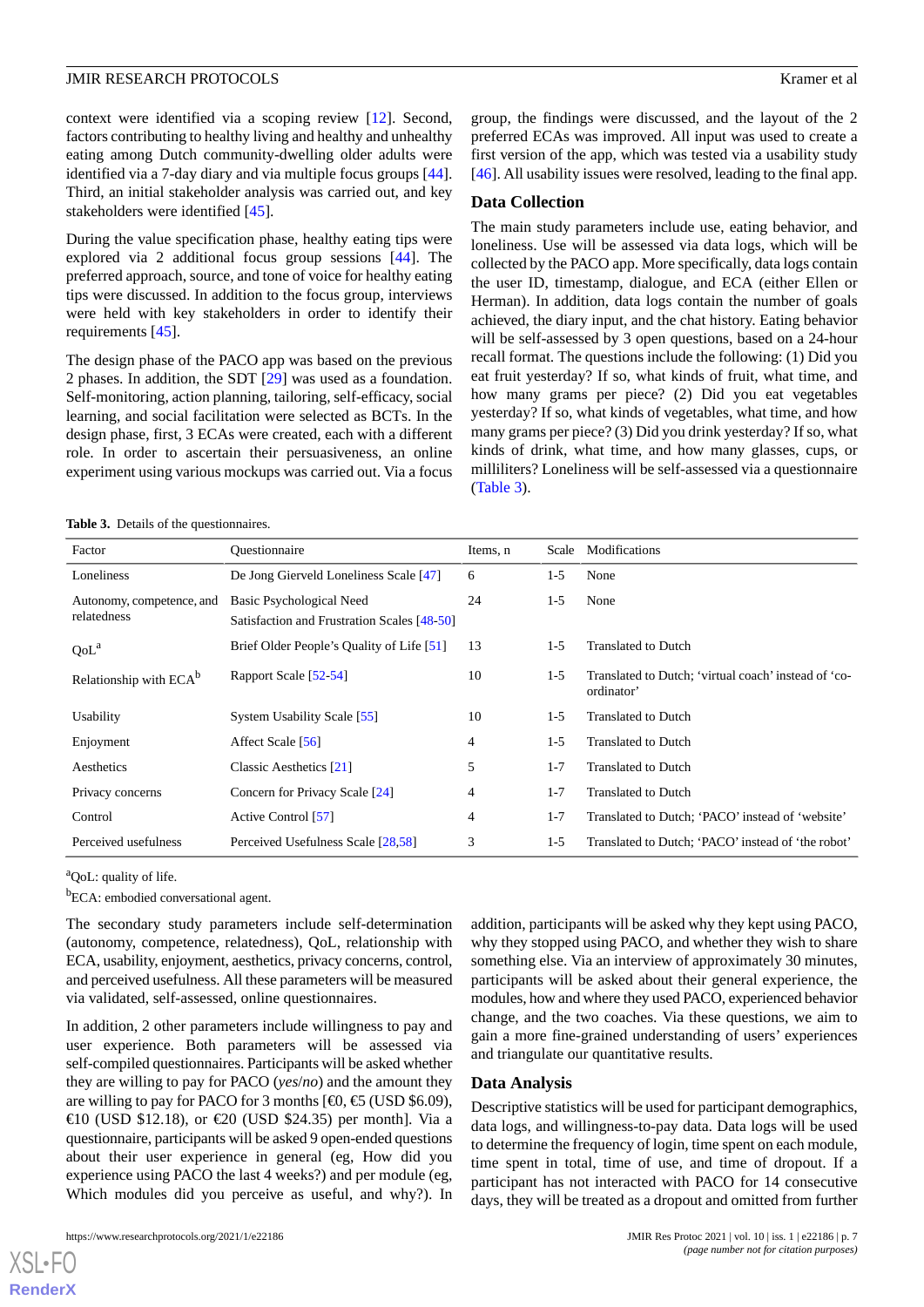analysis. The within-subject *t*test will be used to compare effects between control, T0, T1, and T2. PLS-SEM will be used in 2 phases per model to test the conceptual models. In phase 1, the measurement model will be validated by testing the constructs separately to determine internal validity [using structural equation modeling (SEM)-oriented criteria and a traditional Cronbach alpha]. In addition, it will be determined whether there is multicollinearity. If there is an acceptable measurement model, phase 2 will be carried out. The causal model will be tested and, if necessary, optimized. A conservative approach will be adopted whereby the theoretical model will be adjusted only if this results in a large improvement in the model. The quality of the causal model will be determined on the basis of PLS-SEM specific goodness-of-fit indices. All analyses will be performed in SPSS (version 24; IBM Corp) and SmartPLS (version 3; SmartPLS GmbH).

Audio recordings of the interviews will be transcribed until data saturation is reached. The transcripts of, and answers to, the open user-experience questions will be uploaded in ATLAS.ti qualitative data analysis software (version 8.4; ATLAS.ti Scientific Software Development GmbH). Analysis will be guided by a thematic analysis approach [\[59](#page-10-16)], combining a deductive and an inductive approach. The protocol for the focus group will be used to generate deductive codes. An initial list of inductive codes will be generated by LK and supplemented independently by another researcher. Differences will be discussed, leading to a final and agreed upon codebook. Each transcript will be coded by LK and another project member. Differences will be discussed again, leading to a final coded transcript.

#### **Ethical Considerations**

The study has been approved by the medical ethical committee of Wageningen University (number NL73121.081.20) and has been registered at ClinicalTrials.gov before the enrolment of participants (identifier NCT04510883). As participants are not exposed to any risks, a data safety monitoring board will not be used during the study. Participants will invest time in this study; they have to complete multiple surveys and use the PACO app for 8 weeks. We believe that this duration and data collection are needed to gain a fine-grained understanding of the app's use, relationship development, and the process of health behavior change. The main benefit to participants is that they gain insight into their health behavior via the PACO app. In addition, in prior studies, we found that participants highly appreciate the attention given to them via such studies.

Prior to the study, people will receive an information letter. They will have 2 weeks of consideration time and can contact the researcher (LK) or an independent expert with any questions. Participants can leave the study at any time for any reason if they wish to, without any consequences; participants will not be replaced.

All collected data will be kept in secure online databases that are password-protected, with access limited to the study team.

# *Results*

As of July 2020, we have begun recruiting participants.

```
https://www.researchprotocols.org/2021/1/e22186 JMIR Res Protoc 2021 | vol. 10 | iss. 1 | e22186 | p. 8
```
# *Discussion*

# **Overview**

ECAs seem to be a promising means of addressing health behavior change in general, including among community-dwelling older adults. In this paper, we have described the protocol for an unblinded randomized controlled trial among older adults, with the goal of understanding the use and health effects of ECAs that provide nutritional advice. The intervention at the center of this evaluation is called PACO and provides 2 ECAs, one that offers nutritional advice (a cook) and one that offers social advice (a peer). The intervention was developed via a human-centered and stakeholder-inclusive design approach, incorporating theory and various BCTs. At the time of writing, evidence on the effectiveness and underlying working mechanisms of ECA use for health purposes remains inconclusive [\[12](#page-8-11)]. In order to explain the effects (or the absence thereof), we developed 2 conceptual models. The first model explains the use of an ECA intervention, and the other explains the mechanisms behind the observed change in eating behavior and loneliness after using an ECA intervention. Via the randomized controlled trial, both models will be tested, and use, user experience, and potential health effects will be assessed. In this way, we aim to generate insight into the effect and design of ECAs that go beyond the PACO service and that serve the eHealth community in general [[60\]](#page-10-17).

# **Limitations**

Like any evaluation plan, ours has some limitations. The first limitation relates to our recruitment strategy. We expect to include more women than men. In previous studies [[44\]](#page-10-3), we found women to be more interested in lifestyle-related studies, resulting in focus group sessions with an overrepresentation of women. However, given that there are more single women than men in older age groups in the Netherlands [\[61](#page-10-18)], a majority of women is a realistic reflection of society. Another aspect of our recruitment strategy is that participants are encouraged to invite relatives, and this might induce a risk of contamination. If a closely related person joins the study, we will monitor this meticulously to see whether contamination takes place, and whether and how it influences our results.

Second, use of the ECA intervention might be influenced by the study itself. Participants know that they are expected to complete multiple questionnaires and will be called by phone if they do not use the app for 7 days. Thus, participants might be inclined to use the app more often than if the intervention were applied outside a randomized controlled trial setting. However, in order to understand the determinants affecting use and health effects, the questionnaires are essential, and a phone call is needed to ensure that there are no technical issues influencing use.

#### **Conclusion**

By unraveling the mechanisms behind the use of a web-based service that offers 2 ECAs, we hope to gain a fine-grained understanding of both the effectiveness and the use of ECAs. These insights will boost the design, the use, and the usefulness of ECAs in health behavior change.

 $XS$ -FO **[RenderX](http://www.renderx.com/)**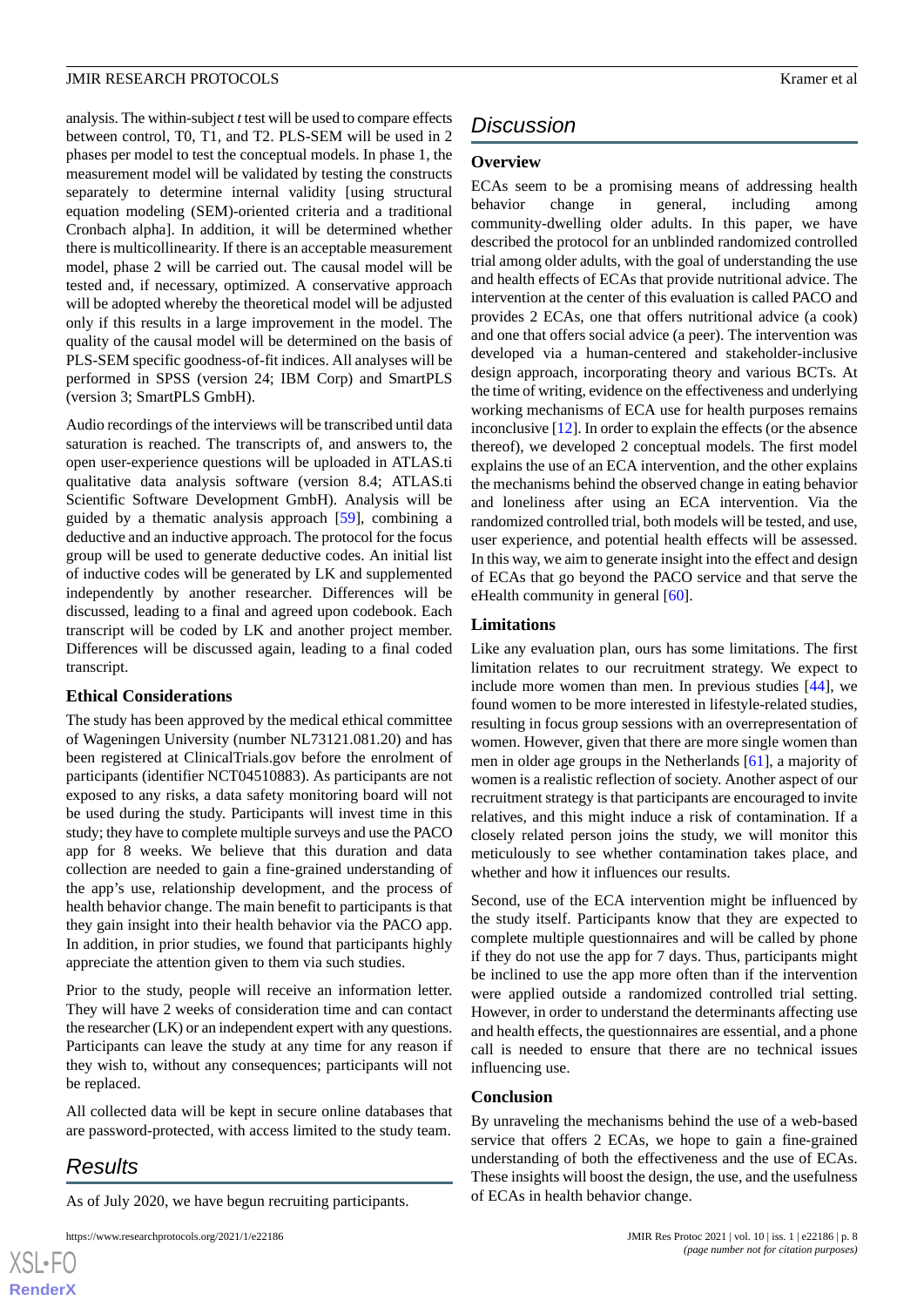# **Acknowledgments**

This protocol is part of the PACO project, funded by The Netherlands Association for Health Research and Development (ZonMw): ZonMw Create Health program grant number 40-44300-98-110. The PACO project is a collaboration between Wageningen University & Research, Roessingh Research and Development, the National Foundation for the Elderly, and Waag.

# **Conflicts of Interest**

<span id="page-8-14"></span>None declared.

# **Multimedia Appendix 1**

<span id="page-8-15"></span>Information letter and informed consent. [[PDF File \(Adobe PDF File\), 760 KB](https://jmir.org/api/download?alt_name=resprot_v10i1e22186_app1.pdf&filename=ce8408e0711a4335dcffe3008eeaff25.pdf)-[Multimedia Appendix 1\]](https://jmir.org/api/download?alt_name=resprot_v10i1e22186_app1.pdf&filename=ce8408e0711a4335dcffe3008eeaff25.pdf)

# **Multimedia Appendix 2**

Peer-review report. [[PDF File \(Adobe PDF File\), 380 KB](https://jmir.org/api/download?alt_name=resprot_v10i1e22186_app2.pdf&filename=7bfc2e6a948b42ce8557db93cc5b026a.pdf)-[Multimedia Appendix 2\]](https://jmir.org/api/download?alt_name=resprot_v10i1e22186_app2.pdf&filename=7bfc2e6a948b42ce8557db93cc5b026a.pdf)

# **Multimedia Appendix 3**

<span id="page-8-0"></span>CONSORT-eHEALTH checklist (V1.6.1). [[PDF File \(Adobe PDF File\), 1480 KB](https://jmir.org/api/download?alt_name=resprot_v10i1e22186_app3.pdf&filename=429d4553fd379f50bc0ca0fd48557a46.pdf)-[Multimedia Appendix 3\]](https://jmir.org/api/download?alt_name=resprot_v10i1e22186_app3.pdf&filename=429d4553fd379f50bc0ca0fd48557a46.pdf)

# <span id="page-8-1"></span>**References**

- <span id="page-8-2"></span>1. Govindaraju T, Sahle BW, McCaffrey TA, McNeil JJ, Owen AJ. Dietary Patterns and Quality of Life in Older Adults: A Systematic Review. Nutrients 2018 Jul 26;10(8):971 [[FREE Full text](https://www.mdpi.com/2072-6643/10/8/971)] [doi: [10.3390/nu10080971\]](http://dx.doi.org/10.3390/nu10080971) [Medline: [30050006](http://www.ncbi.nlm.nih.gov/entrez/query.fcgi?cmd=Retrieve&db=PubMed&list_uids=30050006&dopt=Abstract)]
- 2. Victor C, Scambler S, Bond J, Bowling A. Being alone in later life: loneliness, social isolation and living alone. Rev. Clin. Gerontol 2000 Nov;10(4):407-417. [doi: [10.1017/s0959259800104101](http://dx.doi.org/10.1017/s0959259800104101)]
- <span id="page-8-3"></span>3. CBS. Leefstijl en (preventief) gezondheidsonderzoek. 2020 Apr 23. URL: [https://opendata.cbs.nl/statline/#/CBS/nl/dataset/](https://opendata.cbs.nl/statline/#/CBS/nl/dataset/83021NED/table?ts=1522312658353) [83021NED/table?ts=1522312658353](https://opendata.cbs.nl/statline/#/CBS/nl/dataset/83021NED/table?ts=1522312658353) [accessed 2021-12-23] [\[WebCite Cache ID](http://www.webcitation.org/

                                https://opendata.cbs.nl/statline/#/CBS/nl/dataset/83021NED/table?ts=1522312658353) [https://opendata.cbs.nl/statline/#/CBS/nl/dataset/83021NED/table?ts=1522312658353](http://www.webcitation.org/

                                https://opendata.cbs.nl/statline/#/CBS/nl/dataset/83021NED/table?ts=1522312658353)]
- <span id="page-8-4"></span>4. Borkent JW, Naumann, Vasse E, van der Heijden E, de van der Schueren MAE. Prevalence and Determinants of Undernutrition in A Sample of Dutch Community-Dwelling Older Adults: Results from Two Online Screening Tools. Int J Environ Res Public Health 2019 May 04;16(9):1-11 [[FREE Full text\]](https://www.mdpi.com/resolver?pii=ijerph16091562) [doi: [10.3390/ijerph16091562\]](http://dx.doi.org/10.3390/ijerph16091562) [Medline: [31060212\]](http://www.ncbi.nlm.nih.gov/entrez/query.fcgi?cmd=Retrieve&db=PubMed&list_uids=31060212&dopt=Abstract)
- <span id="page-8-6"></span><span id="page-8-5"></span>5. Host A, McMahon A, Walton K, Charlton K. Factors Influencing Food Choice for Independently Living Older People-A Systematic Literature Review. J Nutr Gerontol Geriatr 2016 May 06;35(2):67-94. [doi: [10.1080/21551197.2016.1168760](http://dx.doi.org/10.1080/21551197.2016.1168760)] [Medline: [27153249](http://www.ncbi.nlm.nih.gov/entrez/query.fcgi?cmd=Retrieve&db=PubMed&list_uids=27153249&dopt=Abstract)]
- <span id="page-8-7"></span>6. Ramic E, Pranjic N, Batic-Mujanovic O, Karic E, Alibasic E, Alic A. The effect of loneliness on malnutrition in elderly population. Med. Arh 2011 Jan;65(2):92-95. [Medline: [21585182](http://www.ncbi.nlm.nih.gov/entrez/query.fcgi?cmd=Retrieve&db=PubMed&list_uids=21585182&dopt=Abstract)]
- <span id="page-8-8"></span>7. Stern P. Toward a social psychology of solidarity. American Psychologist 1986;41(2):229-231. [doi: [10.1037/0003-066X.41.2.229\]](http://dx.doi.org/10.1037/0003-066X.41.2.229)
- <span id="page-8-9"></span>8. GGD, CBS, RIVM. Gezondheidsmonitor Volwassenen en Ouderen. 2018 Jul 05. URL: [https://www.](https://www.volksgezondheidenzorg.info/onderwerp/eenzaamheid/cijfers-context/huidige-situatie#node-eenzaamheid-naar-leeftijd) [volksgezondheidenzorg.info/onderwerp/eenzaamheid/cijfers-context/huidige-situatie#node-eenzaamheid-naar-leeftijd](https://www.volksgezondheidenzorg.info/onderwerp/eenzaamheid/cijfers-context/huidige-situatie#node-eenzaamheid-naar-leeftijd) [accessed 2020-12-23]
- <span id="page-8-11"></span><span id="page-8-10"></span>9. van Duin C, Stoeldraijer L, van Roon D, Harmsen C. Huishoudensprognose 2015–2060: jongeren en ouderen langer thuis. Den Haag: CBS; Apr 2016:1-32.
- <span id="page-8-12"></span>10. Oinas-Kukkonen H, Harjumaa M. Persuasive Systems Design: Key Issues, Process Model, and System Features. CAIS 2009 Mar;24(28):485-500. [doi: [10.17705/1cais.02428\]](http://dx.doi.org/10.17705/1cais.02428)
- <span id="page-8-13"></span>11. Ruttkay Z, Pelachaud C. From Brows to Trust. Dordrecht: Kluwer Academic Publishers; 2004:1-365.
- 12. Kramer LL, ter Stal S, Mulder BC, de Vet E, van Velsen L. Developing Embodied Conversational Agents for Coaching People in a Healthy Lifestyle: Scoping Review. J Med Internet Res 2020 Feb 6;22(2):e14058. [doi: [10.2196/14058\]](http://dx.doi.org/10.2196/14058)
- 13. Provoost S, Lau HM, Ruwaard J, Riper H. Embodied Conversational Agents in Clinical Psychology: A Scoping Review. J Med Internet Res 2017 May 09;19(5):e151. [doi: [10.2196/jmir.6553](http://dx.doi.org/10.2196/jmir.6553)]
- 14. Vardoulakis LP, Ring L, Barry B, Sidner CL, Bickmore T. Designing relational agents as long term social companions for older adults. In: Nakano Y., Neff M., Paiva A., Walker M. (eds) Intelligent Virtual Agents. In: Lecture Notes in Computer Science. Berlin: Springer; 2012 Presented at: IVA 2012; September, 12-14; Santa Cruz, CA, USA p. 289-302. [doi: [10.1007/978-3-642-33197-8\\_30](http://dx.doi.org/10.1007/978-3-642-33197-8_30)]

[XSL](http://www.w3.org/Style/XSL)•FO **[RenderX](http://www.renderx.com/)**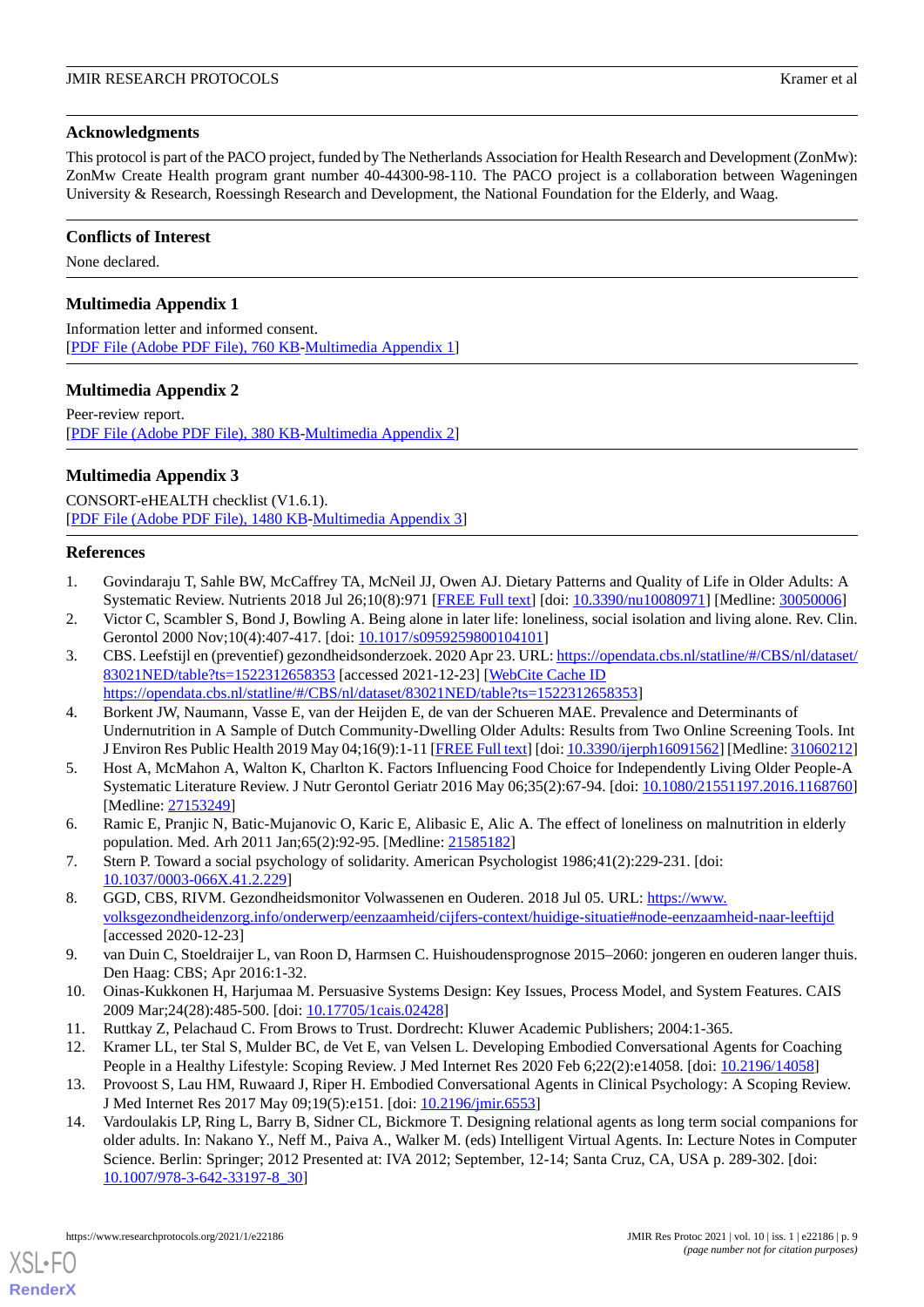- <span id="page-9-0"></span>15. Tennant B, Stellefson M, Dodd V, Chaney B, Chaney D, Paige S, et al. eHealth Literacy and Web 2.0 Health Information Seeking Behaviors Among Baby Boomers and Older Adults. J Med Internet Res 2015 Mar 17;17(3):e70. [doi: [10.2196/jmir.3992](http://dx.doi.org/10.2196/jmir.3992)]
- <span id="page-9-1"></span>16. Bickmore TW, Silliman RA, Nelson K, Cheng DM, Winter M, Henault L, et al. A Randomized Controlled Trial of an Automated Exercise Coach for Older Adults. J Am Geriatr Soc 2013 Sep 03;61(10):1676-1683. [doi: [10.1111/jgs.12449\]](http://dx.doi.org/10.1111/jgs.12449)
- 17. Bickmore T, Caruso L, Clough-Gorr K. Acceptance and usability of a relational agent interface by urban older adults. In: Extended Abstracts on Human Factors in Computing Systems. 2005 Apr Presented at: CHI IE; April 2-7, 2005; Portland, OR, USA p. 1212-1215. [doi: [10.1145/1056808.1056879](http://dx.doi.org/10.1145/1056808.1056879)]
- <span id="page-9-3"></span><span id="page-9-2"></span>18. Bickmore TW, Caruso L, Clough-Gorr K, Heeren T. 'It's just like you talk to a friend' relational agents for older adults. Interacting with Computers 2005 Dec;17(6):711-735. [doi: [10.1016/j.intcom.2005.09.002](http://dx.doi.org/10.1016/j.intcom.2005.09.002)]
- <span id="page-9-4"></span>19. Cole-Lewis H, Ezeanochie N, Turgiss J. Understanding Health Behavior Technology Engagement: Pathway to Measuring Digital Behavior Change Interventions. JMIR Form Res 2019 Oct 10;3(4):e14052 [\[FREE Full text\]](https://formative.jmir.org/2019/4/e14052/) [doi: [10.2196/14052](http://dx.doi.org/10.2196/14052)] [Medline: [31603427](http://www.ncbi.nlm.nih.gov/entrez/query.fcgi?cmd=Retrieve&db=PubMed&list_uids=31603427&dopt=Abstract)]
- <span id="page-9-5"></span>20. Eysenbach G. The Law of Attrition. J Med Internet Res 2005 Mar 31;7(1):e11. [doi: [10.2196/jmir.7.1.e11](http://dx.doi.org/10.2196/jmir.7.1.e11)]
- <span id="page-9-6"></span>21. Lavie T, Tractinsky N. Assessing dimensions of perceived visual aesthetics of web sites. International Journal of Human-Computer Studies 2004 Mar;60(3):269-298. [doi: [10.1016/j.ijhcs.2003.09.002\]](http://dx.doi.org/10.1016/j.ijhcs.2003.09.002)
- <span id="page-9-7"></span>22. Lazard AJ, Watkins I, Mackert MS, Xie B, Stephens KK, Shalev H. Design simplicity influences patient portal use: the role of aesthetic evaluations for technology acceptance. J Am Med Inform Assoc 2016 Apr;23(e1):e157-e161 [[FREE Full](http://europepmc.org/abstract/MED/26635314) [text](http://europepmc.org/abstract/MED/26635314)] [doi: [10.1093/jamia/ocv174](http://dx.doi.org/10.1093/jamia/ocv174)] [Medline: [26635314](http://www.ncbi.nlm.nih.gov/entrez/query.fcgi?cmd=Retrieve&db=PubMed&list_uids=26635314&dopt=Abstract)]
- <span id="page-9-8"></span>23. Davis FD, Bagozzi RP, Warshaw PR. Extrinsic and Intrinsic Motivation to Use Computers in the Workplace1. J Appl Social Pyschol 1992 Jul;22(14):1111-1132. [doi: [10.1111/j.1559-1816.1992.tb00945.x\]](http://dx.doi.org/10.1111/j.1559-1816.1992.tb00945.x)
- <span id="page-9-10"></span><span id="page-9-9"></span>24. Chellappa RK, Sin RG. Personalization versus Privacy: An Empirical Examination of the Online Consumer's Dilemma. Inf Technol Manage 2005 Apr;6:181-202. [doi: [10.1007/s10799-005-5879-y](http://dx.doi.org/10.1007/s10799-005-5879-y)]
- 25. Jameson A. Adaptive interfaces and agents. In: The human-computer interaction handbook: fundamentals, evolving technologies and emerging applications. Hillsdale, NJUnited States: L. Erlbaum Associates Inc; Jan 2002:305-330.
- <span id="page-9-11"></span>26. van Velsen L, van der Geest T, van de Wijngaert L, van den Berg S, Steehouder M. Personalization has a Price, Controllability is the Currency: Predictors for the Intention to use Personalized eGovernment Websites. Journal of Organizational Computing and Electronic Commerce 2015 Feb 05;25(1):76-97. [doi: [10.1080/10919392.2015.990782\]](http://dx.doi.org/10.1080/10919392.2015.990782)
- <span id="page-9-13"></span><span id="page-9-12"></span>27. Peek ST, Wouters EJ, van Hoof J, Luijkx KG, Boeije HR, Vrijhoef HJ. Factors influencing acceptance of technology for aging in place: A systematic review. International Journal of Medical Informatics 2014 Apr;83(4):235-248. [doi: [10.1016/j.ijmedinf.2014.01.004\]](http://dx.doi.org/10.1016/j.ijmedinf.2014.01.004)
- <span id="page-9-14"></span>28. Davis FD. Perceived Usefulness, Perceived Ease of Use, and User Acceptance of Information Technology. MIS Quarterly 1989 Sep;13(3):319-340. [doi: [10.2307/249008](http://dx.doi.org/10.2307/249008)]
- <span id="page-9-15"></span>29. Ryan RM, Deci EL. Self-determination theory and the facilitation of intrinsic motivation, social development, and well-being. American Psychologist 2000 Jan;55(1):68-78. [doi: [10.1037/0003-066x.55.1.68\]](http://dx.doi.org/10.1037/0003-066x.55.1.68)
- <span id="page-9-16"></span>30. Teixeira PJ, Silva MN, Mata J, Palmeira AL, Markland D. Motivation, self-determination, and long-term weight control. Int J Behav Nutr Phys Act 2012 Mar 02;9(1):1-12. [doi: [10.1186/1479-5868-9-22\]](http://dx.doi.org/10.1186/1479-5868-9-22)
- <span id="page-9-17"></span>31. Teixeira P, Marques M, Silva M, Brunet J, Duda J, Haerens L, et al. A classification of motivation and behavior change techniques used in self-determination theory-based interventions in health contexts. Motivation Science 2020 Dec;6(4):438-455. [doi: [10.1037/mot0000172](http://dx.doi.org/10.1037/mot0000172)]
- <span id="page-9-19"></span><span id="page-9-18"></span>32. Hair JF, Ringle CM, Sarstedt M. PLS-SEM: Indeed a Silver Bullet. Journal of Marketing Theory and Practice 2014 Dec 08;19(2):139-152. [doi: [10.2753/mtp1069-6679190202\]](http://dx.doi.org/10.2753/mtp1069-6679190202)
- <span id="page-9-20"></span>33. CBS. Huishoudens; personen naar geslacht. Statline. Den Haag: CBS; 2020 Oct 19. URL: [https://opendata.cbs.nl/#/CBS/](https://opendata.cbs.nl/#/CBS/nl/dataset/71488ned/table?dl=25C1C) [nl/dataset/71488ned/table?dl=25C1C](https://opendata.cbs.nl/#/CBS/nl/dataset/71488ned/table?dl=25C1C)
- 34. CBS. Internet; toegang, gebruik en faciliteiten; 2012-2019. Statline. 2019 Oct 08. URL: [https://opendata.cbs.nl/statline/#/](https://opendata.cbs.nl/statline/#/CBS/nl/dataset/83429NED/table?fromstatweb) [CBS/nl/dataset/83429NED/table?fromstatweb](https://opendata.cbs.nl/statline/#/CBS/nl/dataset/83429NED/table?fromstatweb) [accessed 2020-12-23]
- <span id="page-9-21"></span>35. Nestlé Nutrition Institute. Self-MNA® mini nutritional assessment. SA: Société des Produits Nestlé; 2012. URL: [https:/](https://www.mna-elderly.com/forms/Self-MNA_Dutch.pdf) [/www.mna-elderly.com/forms/Self-MNA\\_Dutch.pdf](https://www.mna-elderly.com/forms/Self-MNA_Dutch.pdf)
- <span id="page-9-23"></span><span id="page-9-22"></span>36. van der Vaart R, van Deursen AJ, Drossaert CH, Taal E, van Dijk JA, van de Laar MA. Does the eHealth Literacy Scale (eHEALS) Measure What it Intends to Measure? Validation of a Dutch Version of the eHEALS in Two Adult Populations. J Med Internet Res 2011 Nov 09;13(4):e86. [doi: [10.2196/jmir.1840\]](http://dx.doi.org/10.2196/jmir.1840)
- <span id="page-9-24"></span>37. Bellur S, DeVoss C. Apps and Autonomy: Perceived Interactivity and Autonomous Regulation in mHealth Applications. Communication Research Reports 2018 Aug 20;35(4):314-324. [doi: [10.1080/08824096.2018.1501672\]](http://dx.doi.org/10.1080/08824096.2018.1501672)
- 38. Hajek A, König HH. Falls Are Associated With Decreased Autonomy, and Self-Efficacy Moderates This Relation: Results From a National Study. Front. Psychiatry 2019 Jun 21;10:1-5. [doi: [10.3389/fpsyt.2019.00447](http://dx.doi.org/10.3389/fpsyt.2019.00447)]
- 39. Stewart M, Craig D, MacPherson K, Alexander S. Promoting Positive Affect and Diminishing Loneliness of Widowed Seniors Through a Support Intervention. Public Health Nurs 2001 Jan;18(1):54-63. [doi: [10.1046/j.1525-1446.2001.00054.x\]](http://dx.doi.org/10.1046/j.1525-1446.2001.00054.x)
- 40. Ooi K, Hew J, Lee V. Could the mobile and social perspectives of mobile social learning platforms motivate learners to learn continuously? Computers & Education 2018 May;120:127-145. [doi: [10.1016/j.compedu.2018.01.017](http://dx.doi.org/10.1016/j.compedu.2018.01.017)]

 $XS$  • FO **[RenderX](http://www.renderx.com/)**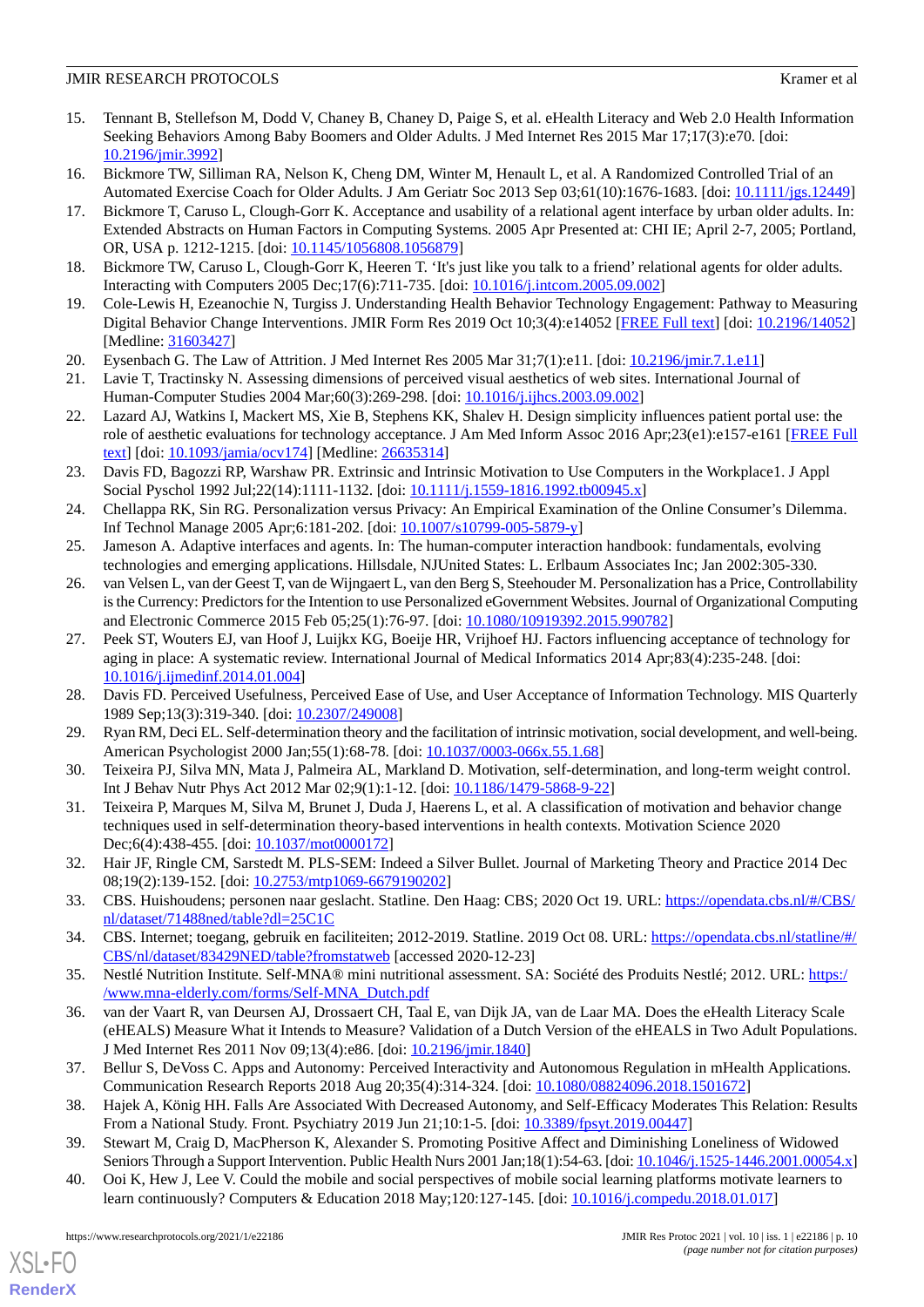#### **JMIR RESEARCH PROTOCOLS** Kramer et al.

- <span id="page-10-0"></span>41. Duncan JM, Killian TS, Lucier-Greer M. Leisure, Relatedness, and Ill-Being among Older Adults in Long-Term Care. Activities, Adaptation & Aging 2017 Jun 23;41(4):273-290. [doi: [10.1080/01924788.2017.1326764\]](http://dx.doi.org/10.1080/01924788.2017.1326764)
- <span id="page-10-2"></span><span id="page-10-1"></span>42. Stephens C, Alpass F, Towers A, Stevenson B. The Effects of Types of Social Networks, Perceived Social Support, and Loneliness on the Health of Older People. J Aging Health 2011 Mar 11;23(6):887-911. [doi: [10.1177/0898264311400189](http://dx.doi.org/10.1177/0898264311400189)]
- 43. van Gemert-Pijnen JE, Nijland N, van Limburg M, Ossebaard HC, Kelders SM, Eysenbach G, et al. A Holistic Framework to Improve the Uptake and Impact of eHealth Technologies. J Med Internet Res 2011 Dec 13;13(4):e111. [doi: [10.2196/jmir.1672](http://dx.doi.org/10.2196/jmir.1672)]
- <span id="page-10-4"></span><span id="page-10-3"></span>44. Kramer LL, Blok M, van Velsen L, Mulder BC, de Vet E. Supporting Eating Behaviour of Community-Dwelling Older Adults: Co-design of an Embodied Conversational Agent. Design for Health 2021 (forthcoming).
- <span id="page-10-5"></span>45. Oosterling A. Stakeholder analysis and value specification for the PACO project. Wageningen University & Research 2019 May:1-56 Dissertation. [doi: [10.4324/9781315264783-79\]](http://dx.doi.org/10.4324/9781315264783-79)
- <span id="page-10-6"></span>46. Groot S. How Do Community-Dwelling Older Adults Perceive the Usability of an Embodied Conversational Agent? Wageningen University & Research 2020 Mar:1-72 Dissertation [\[FREE Full text\]](https://edepot.wur.nl/526915)
- <span id="page-10-7"></span>47. Gierveld JDJ, Tilburg TV. A 6-Item Scale for Overall, Emotional, and Social Loneliness. Res Aging 2016 Aug 18;28(5):582-598. [doi: [10.1177/0164027506289723\]](http://dx.doi.org/10.1177/0164027506289723)
- 48. Chen B, Vansteenkiste M, Beyers W, Boone L, Deci EL, Van der Kaap-Deeder J, et al. Basic psychological need satisfaction, need frustration, and need strength across four cultures. Motiv Emot 2014 Nov 12;39(2):216-236. [doi: [10.1007/s11031-014-9450-1\]](http://dx.doi.org/10.1007/s11031-014-9450-1)
- <span id="page-10-8"></span>49. van der Kaap-Deeder J, Vansteenkiste M, Soenens B, Loeys T, Mabbe E, Gargurevich R. Autonomy-Supportive Parenting and Autonomy-Supportive Sibling Interactions. Pers Soc Psychol Bull 2015 Sep 16;41(11):1590-1604. [doi: [10.1177/0146167215602225\]](http://dx.doi.org/10.1177/0146167215602225)
- <span id="page-10-9"></span>50. Campbell R, Vansteenkiste M, Delesie LM, Mariman AN, Soenens B, Tobback E, et al. Examining the role of psychological need satisfaction in sleep: A Self-Determination Theory perspective. Personality and Individual Differences 2015 Apr;77:199-204. [doi: [10.1016/j.paid.2015.01.003\]](http://dx.doi.org/10.1016/j.paid.2015.01.003)
- <span id="page-10-10"></span>51. Bowling A, Hankins M, Windle G, Bilotta C, Grant R. A short measure of quality of life in older age: The performance of the brief Older People's Quality of Life questionnaire (OPQOL-brief). Archives of Gerontology and Geriatrics 2013 Jan;56(1):181-187. [doi: [10.1016/j.archger.2012.08.012](http://dx.doi.org/10.1016/j.archger.2012.08.012)]
- 52. Gratch J, Wang N, Okhmatovskaia A, Lamothe F, Morales M, van der Werf RJ. Can virtual humans be more engaging than real ones?. In: Jacko J.A. (eds) Human-Computer Interaction. In: HCI Intelligent Multimodal Interaction Environments. Berlin: Springer; 2007 Presented at: HCI 2007; 22-27 July 2007; Beijing, P.R. China p. 286-297. [doi: [10.1007/978-3-540-73110-8\\_30](http://dx.doi.org/10.1007/978-3-540-73110-8_30)]
- <span id="page-10-12"></span><span id="page-10-11"></span>53. Gratch J, Wang N, Gerten J, Fast E, Duffy R. Creating Rapport with Virtual Agents. In: Lecture Notes in Computer Science. 2007 Sep Presented at: Intelligent Virtual Agents; 2007; Paris, France p. 3-5. [doi: [10.1007/978-3-540-74997-4\\_12](http://dx.doi.org/10.1007/978-3-540-74997-4_12)]
- <span id="page-10-13"></span>54. Acosta JC, Ward NG. Achieving rapport with turn-by-turn, user-responsive emotional coloring. Speech Communication 2011 Nov;53(9-10):1137-1148. [doi: [10.1016/j.specom.2010.11.006\]](http://dx.doi.org/10.1016/j.specom.2010.11.006)
- <span id="page-10-14"></span>55. Brooke J. SUS: a quick and dirty usability scale. In: Usability Evaluation In Industry. London: Taylor & Francis Ltd; 1996:189-194.
- <span id="page-10-15"></span>56. Cheung W, Chang MK, Lai VS. Prediction of Internet and World Wide Web usage at work: a test of an extended Triandis model. Decision Support Systems 2000 Dec;30(1):83-100. [doi: [10.1016/s0167-9236\(00\)00125-1\]](http://dx.doi.org/10.1016/s0167-9236(00)00125-1)
- <span id="page-10-17"></span><span id="page-10-16"></span>57. Liu Y. Developing a scale to measure the interactivity of websites. JAR 2003 Jun 01;43(2):207-216. [doi: [10.2501/jar-43-2-207-216](http://dx.doi.org/10.2501/jar-43-2-207-216)]
- <span id="page-10-18"></span>58. Heerink M, Kröse B, Evers V, Wielinga B. Assessing Acceptance of Assistive Social Agent Technology by Older Adults: the Almere Model. Int J of Soc Robotics 2010 Sep 4;2(4):361-375. [doi: [10.1007/s12369-010-0068-5](http://dx.doi.org/10.1007/s12369-010-0068-5)]
- 59. Braun V, Clarke V. Using thematic analysis in psychology. Qualitative Research in Psychology 2006 Jan;3(2):77-101. [doi: [10.1191/1478088706qp063oa\]](http://dx.doi.org/10.1191/1478088706qp063oa)
- 60. Baker TB, Gustafson DH, Shah D. How Can Research Keep Up With eHealth? Ten Strategies for Increasing the Timeliness and Usefulness of eHealth Research. J Med Internet Res 2014 Feb 19;16(2):e36. [doi: [10.2196/jmir.2925](http://dx.doi.org/10.2196/jmir.2925)]
- 61. CBS. Bevolking; geslacht, leeftijd en burgerlijke staat,. Statline. Den Haag: CBS; 2020 Sep 07. URL: [https://opendata.](https://opendata.cbs.nl/statline/#/CBS/nl/dataset/7461bev/table?ts=1565696300750) [cbs.nl/statline/#/CBS/nl/dataset/7461bev/table?ts=1565696300750](https://opendata.cbs.nl/statline/#/CBS/nl/dataset/7461bev/table?ts=1565696300750) [accessed 2020-12-23]

# **Abbreviations**

[XSL](http://www.w3.org/Style/XSL)•FO **[RenderX](http://www.renderx.com/)**

**BCT:** behavior change technique **ECA:** embodied conversational agent **CEU:** conceptual model explaining ECA use **CHE:** conceptual model explaining health effects **PLS-SEM:** partial least squares structural equation modeling **QoL:** quality of life **RQ:** research question